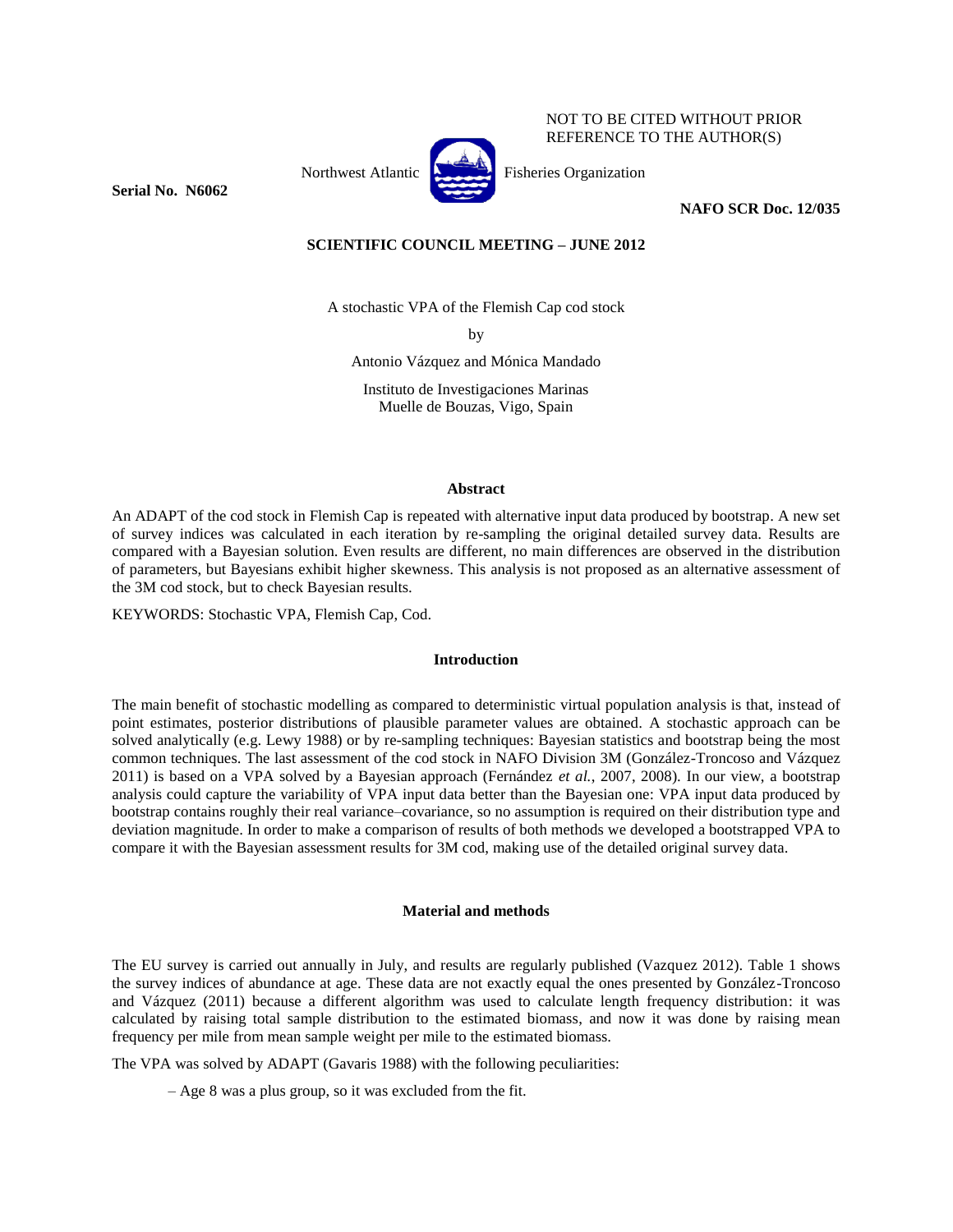- Every cohort has a parameter, which is the survivor from its last age or year. It implied 28 parameters  $(N(age, 2011), age=2...8, and N(8, year), year=1990...2010)$ . Good behaviour of this formulation has been recently checked (Vázquez *et al*. 2009).
- In 2002-2005 there was not catch at age in numbers, but only total catch in weight. Fishing mortalities in those years are set in such a way that they would produce the same catches as reported landings. Catch at age 8+ was equal to catch at ages 5-7 raised in the same proportion as survey results at those ages.
- The 8+ group abundance is calculated after the VPA is finished and it is based on the reported catch, assuming fishing mortality at age  $8+$  equal F at age 7. The result is compared with the parameter for abundance at age 8 in that year and the highest is chosen.
- $-F_{\text{bar}}$  is calculated as a mean for ages 3 to 5, as it was in the Bayesian run.

Bootstrap on survey indices at age was done in three levels (Cerviño and Vázquez 2001):

- 1- Hauls in each stratum were re-sampled with replacement, keeping the original number of hauls in each stratum.
- 2- Length distribution of each selected haul was re-sampled with replacement, keeping the original number of measurements.
- 3- Age-length-key was rebuilt by re-sampling with replacement ages in each length class, keeping the same number of identified ages in each of them.

A deterministic initial ADAPT run with the original survey data provides the reference results for distribution of estimated parameters of later bootstrap. Distributions presented in Figures 3, 4 and 5 are normalized, dividing every parameter by its deterministic value, so all distributions are around the 1.0 value.

Catch at age 1988-2010 is presented in Table 2; it is the same used in the assessment.

#### **Results**

Both formulations are quite similar. Main common feature is the variability on input data for survey abundance indices: it is produced by bootstrap in the ADAPT formulation and by priors in the Bayesian approach.

Main differences are in the way fishing mortality is calculated in years 2002-2005, where catch at age data is not available. The Bayesian formulation introduces a prior for each age and year, which means 28 additional parameters. No new parameters are introduced for ADAPT because annual F is deterministically calculated as to produce the specify catch, assuming partial recruitment and mean weight at age equal those in the following year.

A minor difference is on Natural Mortality (M). It was agreed that be calculated with uncertainty in the assessment Bayesian formulation, so a prior over this indices is applied since then (González-Troncoso and Fernández 2009). A fix 0.2 value is used for ADAPT. Calculating M rises the Bayesian number of parameters to 58 while ADAPT only needs 28.

Abundance at age for 1988-2010 from the ADAPT initial deterministic analysis is presented in Table 3. The table includes an additional column for age 8+ and an additional file for 2011 where assessment (Bayesian) results are presented; differences in survivors are quite obvious. The relative similarity between these two estimates for age 8+ abundance is low ( $r^2 = 0.38$ ) but it is better for last year survivors ages 2 to 7 ( $r^2 = 0.92$ ) ( $r^2 = 0.98$  if age 2 is excluded). Differences in age 8+ should be attributed to differences in the method to calculate them; those figures are calculated once the VPA is completed in both cases. Differences in annual fishing mortality and SSB (Figure 1) show same trends in spite of differences. Figure 2 shows the relationship between abundances of all years and at all ages in the assessment and the deterministic ADAPT; agreement is quite good in most cases; main differences occur in last years.

Distribution of survivors' abundance from bootstrap is presented in Figure 3. It is observed that results of most recent years are better defined that initial years, but there is not a common pattern: well defined distributed years alternate with the badly defined ones.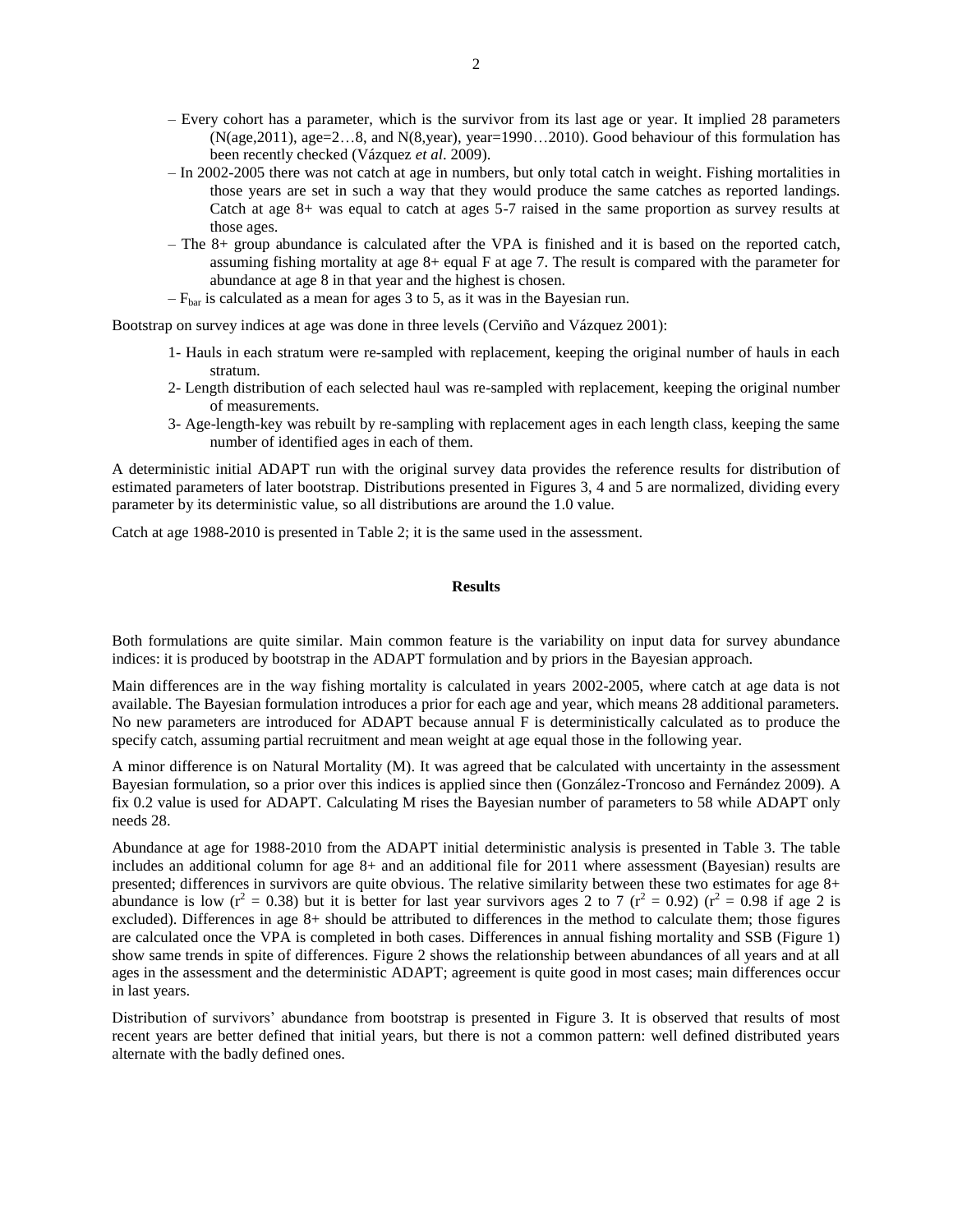A comparison of the Bayesian posterior distribution of last year survivors and the distribution of the same parameters from bootstrap is presented in Figure 4; relative width distributions of the same variable seem to be similar.

Figure 5 shows distributions of SSB, fishable biomass and 5+ biomass in survivors from bootstrap results. In order to compare them with the Bayesian results only the 5% and 95% percentiles are available for SSB, and they are indicated in the same Figure 5. These percentile limits indicate more asymmetric distribution of SSB results in the Bayesian analysis than in the bootstrap procedure, which means higher positive skewness.

#### **Discussion**

This bootstrap analysis only includes variability on survey results. This is possible because survey data are stored and processed in a standard way, having access to all data at the same time. If commercial catch sampling data was available in the same way it would be possible to include variability of catch at age estimates in the analysis. Then, results would be calculated in a full stochastic way.

Distributions of last year survivors from both Bayesian and bootstrap analyses have similar deviation (variance). This similarity could be understood as both methods being robust; however variability in bootstrap results is produced by change in input data and it is not affected by goodness of fit, while variability in the Bayesian analysis comes from goodness of fit and only slightly from priors on input data. We concluded this similarity is spurious, and new formulations are required to verify it.

# **References**

- Cerviño, S. and A. Vázquez 2001. Variability and abundance indices and its progression through age-structured models: an stochastic simulation with Flemish Cap cod. *NAFO SCR Doc.* 01/56.
- Fernández, C., S. Cerviño and A. Vázquez 2007. A Survey-based assessment of cod in division 3M. NAFO SCR Doc. 07/39.
- Fernández, C., S. Cerviño, F. Saborido-Rey and A. Vázquez 2008. Assessment of the Cod Stock in NAFO Division 3M. NAFO SCR Doc. 08/26.
- Gavaris, S.– 1988. An adaptive framework for the estimation of population size. *Can. Atl. Fish. Adv. Comm. (CAFSAC) Res. Doc.* 88/29.
- González-Troncoso, D. and C. Fernández 2009. Assessment of the Cod Stock in NAFO Division 3M. *NAFO SCR Doc.* 09/034.
- González-Troncoso, D. and A. Vázquez 2011. Assessment of the Cod Stock in NAFO Division 3M. *NAFO SCR Doc*. 11/38.
- Lewy P.– 1988. Integrated stochastic virtual population analysis: estimates and their precision of fishing mortalities and stock sizes for the North Sea whiting stock. *J. Cons. int. Explor. Mer* 44 (3): 217-228.
- Vázquez, A., R. Piñeiro and M. Mandado 2009. Inquiry into ADAPT's performance. *NAFO SCR Doc*. 09/049.

Vázquez, A.– 2012. Results from Bottom Trawl Survey on Flemish Cap of July 2011. *NAFO SCR Doc.* 12/26.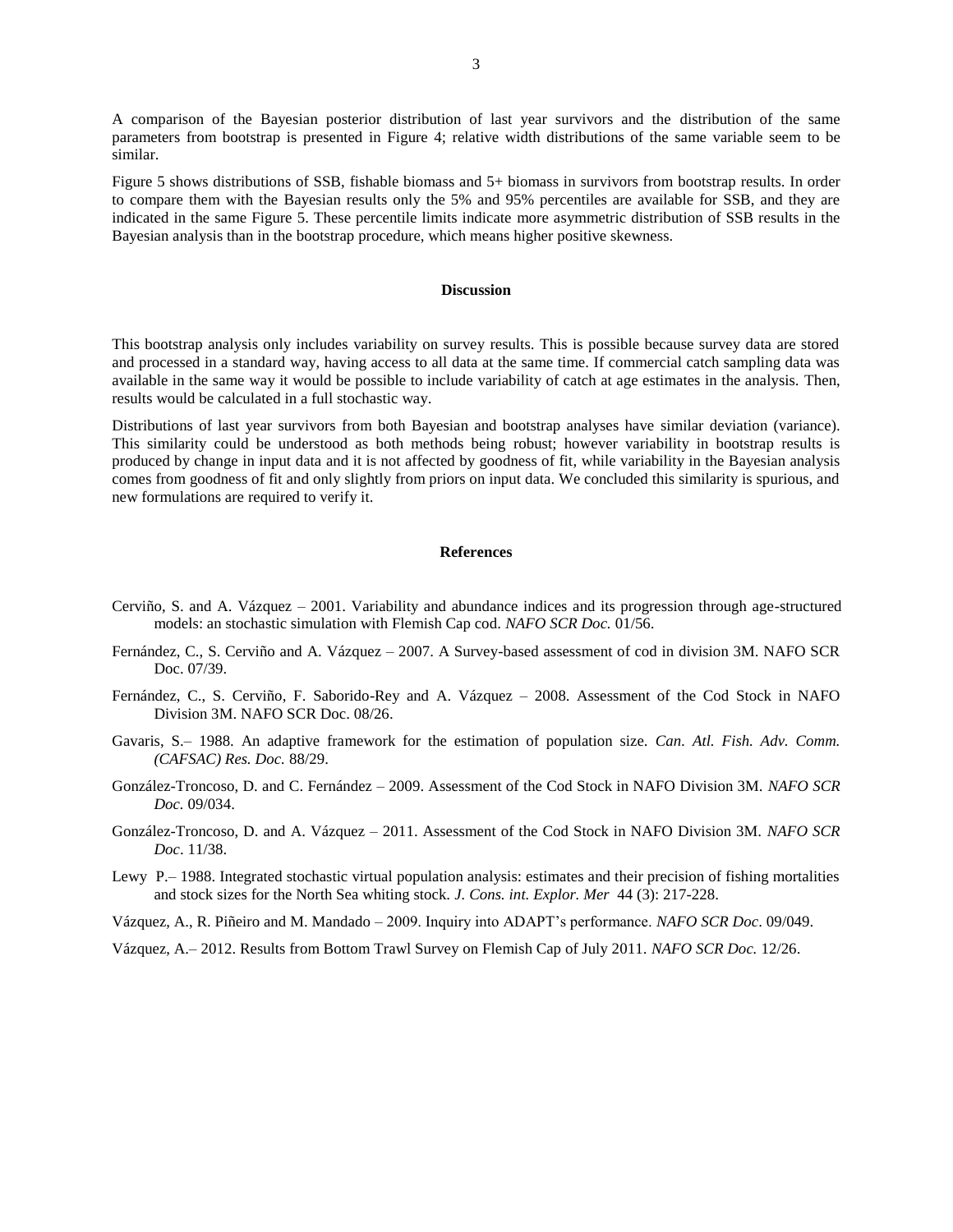|      | age      |        |       |       |       |      |              |          |  |
|------|----------|--------|-------|-------|-------|------|--------------|----------|--|
| year | 1        | 2      | 3     | 4     | 5     | 6    | 7            | $8+$     |  |
| 1988 | 4315     | 71506  | 40874 | 10740 | 1154  | 182  | 211          | 67       |  |
| 1989 | 21479    | 11234  | 87848 | 51078 | 19331 | 1307 | 161          | 149      |  |
| 1990 | 2506     | 11837  | 4677  | 15613 | 14674 | 4221 | 346          | 279      |  |
| 1991 | 142064   | 26013  | 16757 | 2026  | 6350  | 1769 | 310          | 136      |  |
| 1992 | 71768    | 37874  | 5215  | 1998  | 321   | 1248 | 232          | 20       |  |
| 1993 | 4273     | 133116 | 27930 | 989   | 1234  | 164  | 485          | 98       |  |
| 1994 | 3169     | 3780   | 24835 | 4583  | 122   | 65   | 7            | 122      |  |
| 1995 | 1538     | 11357  | 1231  | 3571  | 886   | 33   | 25           | 25       |  |
| 1996 | 37       | 2930   | 6164  | 822   | 2270  | 189  | 8            | 6        |  |
| 1997 | 40       | 140    | 3162  | 4409  | 360   | 912  | 20           | $\theta$ |  |
| 1998 | 24       | 76     | 85    | 1136  | 1444  | 72   | 143          | 7        |  |
| 1999 | 6        | 78     | 103   | 105   | 657   | 416  | 19           | 6        |  |
| 2000 | 173      | 13     | 271   | 170   | 83    | 401  | 159          | 28       |  |
| 2001 | 457      | 1645   | 12    | 103   | 70    | 13   | 134          | 116      |  |
| 2002 | $\Omega$ | 1070   | 489   | 20    | 57    | 31   | 26           | 130      |  |
| 2003 | 613      | 50     | 612   | 132   | 22    | 47   | 7            | 71       |  |
| 2004 | $\Omega$ | 3480   | 41    | 623   | 169   | 5    | 11           | 24       |  |
| 2005 | 8142     | 16     | 1002  | 68    | 640   | 129  | $\mathbf{0}$ | 31       |  |
| 2006 | 19656    | 3926   | 62    | 1475  | 85    | 593  | 116          | 27       |  |
| 2007 | 3898     | 11868  | 5052  | 21    | 1138  | 58   | 424          | 106      |  |
| 2008 | 6055     | 16731  | 12450 | 4537  | 72    | 957  | 57           | 326      |  |
| 2009 | 5133     | 7602   | 16392 | 14368 | 4171  | 26   | 1098         | 339      |  |
| 2010 | 66827    | 27456  | 8750  | 7687  | 4977  | 1790 | 8            | 816      |  |

**Table 1** – Survey indices of abundance at age 1988-2010.

**Table 2** – Catch in numbers (thousands) at age 1988-2010.

|      | 1                | 2                | 3                | 4     | 5              | 6            | 7                | $8+$             |
|------|------------------|------------------|------------------|-------|----------------|--------------|------------------|------------------|
| 1988 | 1                | 3500             | 25593            | 11161 | 1399           | 414          | 315              | 162              |
| 1989 | $\overline{0}$   | 52               | 15399            | 23233 | 9373           | 943          | 220              | 205              |
| 1990 | 7                | 254              | 2180             | 15740 | 10824          | 2286         | 378              | 117              |
| 1991 |                  | 561              | 5196             | 1960  | 3151           | 1688         | 368              | 76               |
| 1992 | $\overline{0}$   | 15517            | 10180            | 4865  | 3399           | 2483         | 1106             | 472              |
| 1993 | $\overline{0}$   | 2657             | 14530            | 3547  | 931            | 284          | 426              | 213              |
| 1994 | $\boldsymbol{0}$ | 1219             | 25400            | 8273  | 386            | 185          | 14               | 182              |
| 1995 | $\boldsymbol{0}$ | $\boldsymbol{0}$ | 264              | 6553  | 2750           | 651          | 135              | 232              |
| 1996 | 0                | 81               | 714              | 311   | 1072           | 88           | $\boldsymbol{0}$ | $\boldsymbol{0}$ |
| 1997 | $\theta$         | $\boldsymbol{0}$ | 810              | 762   | 143            | 286          | 48               | $\mathbf{0}$     |
| 1998 | 0                | $\boldsymbol{0}$ | 8                | 170   | 286            | 30           | 19               | $\overline{c}$   |
| 1999 | $\overline{0}$   | $\mathbf{0}$     | 15               | 15    | 96             | 60           | 3                | 1                |
| 2000 | $\overline{0}$   | 10               | 54               | 1     | 1              | 4            |                  | $\boldsymbol{0}$ |
| 2001 | 0                | 9                | $\boldsymbol{0}$ | 4     | 2              | $\mathbf{0}$ | 2                | $\mathfrak{2}$   |
| 2002 |                  |                  |                  |       |                |              |                  |                  |
| 2003 |                  |                  |                  |       |                |              |                  |                  |
| 2004 |                  |                  |                  |       |                |              |                  |                  |
| 2005 |                  |                  |                  |       |                |              |                  |                  |
| 2006 | $\overline{0}$   | 22               | 19               | 81    | $\overline{2}$ | 10           | 2                | $\overline{0}$   |
| 2007 | $\overline{0}$   | $\overline{2}$   | 30               | 1     | 27             | 1            | 14               | 5                |
| 2008 |                  | 89               | 136              | 133   | 3              | 40           |                  | 3                |
| 2009 | $\overline{0}$   | 23               | 51               | 210   | 108            | $\theta$     | 32               | 7                |
| 2010 | 34               | 452              | 1145             | 1498  | 808            | 388          | 4                | 103              |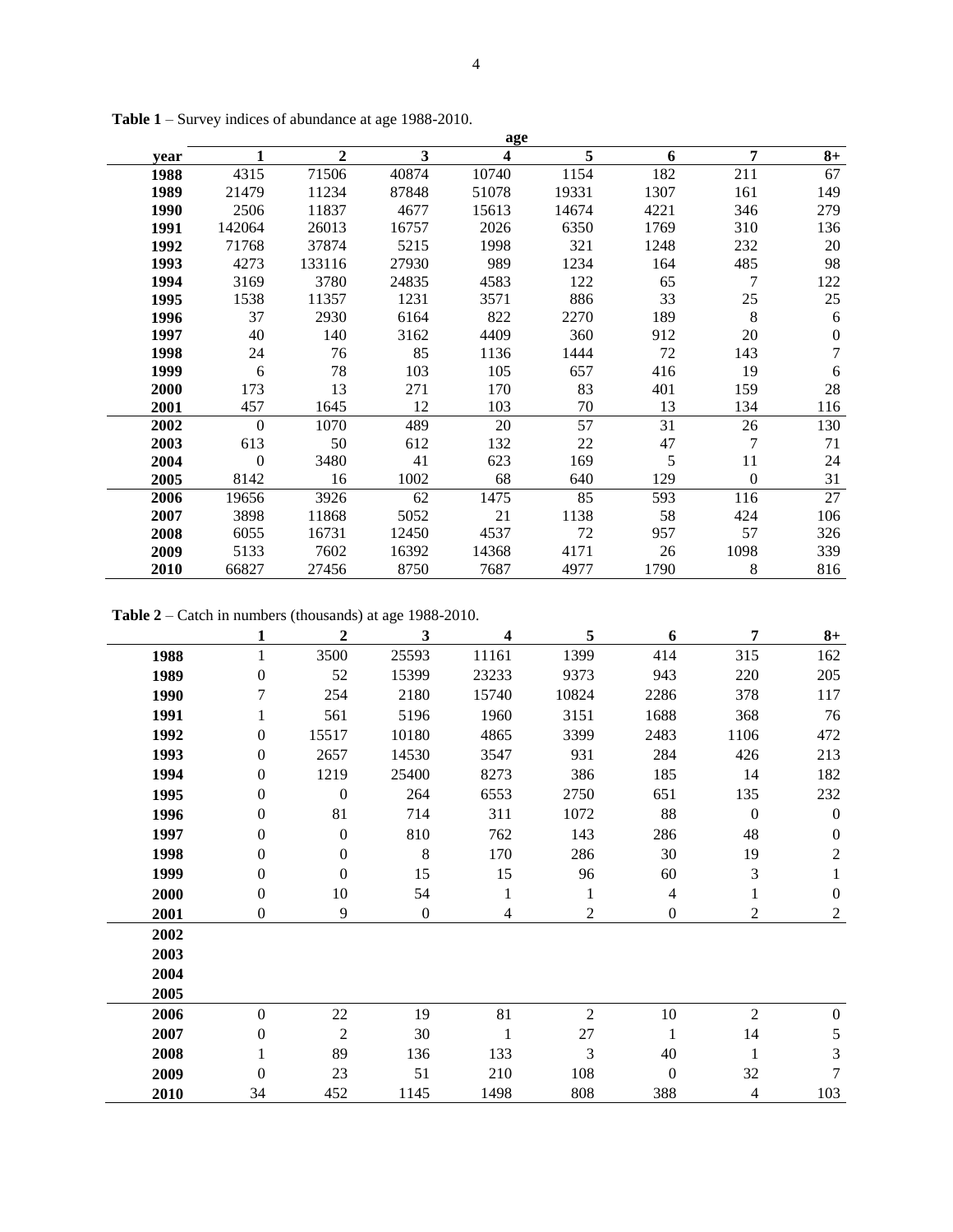**Table 3** – Abundance (thousands) at age for 1988-2010 from the ADAPT initial analysis. Additional highlighted figures for age 8+ and year 2011, are the results in the assessment document (González-Troncoso and Vázquez 2011). Years without catch at age information (2002-2005) are also marked.

| year |        | $\mathbf{2}$ | 3     | 4     | 5     | 6    | 7    | $8+$ | $8+$ |
|------|--------|--------------|-------|-------|-------|------|------|------|------|
| 1988 | 16547  | 65805        | 83025 | 31282 | 4134  | 946  | 883  | 454  | 240  |
| 1989 | 21732  | 13547        | 50718 | 45014 | 15611 | 2131 | 404  | 377  | 317  |
| 1990 | 27077  | 17793        | 11044 | 27707 | 16149 | 4459 | 902  | 279  | 190  |
| 1991 | 67834  | 22163        | 14338 | 7081  | 8687  | 3645 | 1613 | 400  | 130  |
| 1992 | 62981  | 55537        | 17639 | 7084  | 4037  | 4290 | 1477 | 990  | 538  |
| 1993 | 3393   | 51564        | 31538 | 5392  | 1500  | 340  | 1305 | 653  | 329  |
| 1994 | 6309   | 2778         | 39819 | 12846 | 1274  | 402  | 30   | 687  | 678  |
| 1995 | 3640   | 5166         | 1185  | 10088 | 3187  | 697  | 164  | 282  | 317  |
| 1996 | 169    | 2981         | 4229  | 733   | 2455  | 216  | 12   | 16   |      |
| 1997 | 154    | 139          | 2367  | 2820  | 322   | 1052 | 98   | 10   |      |
| 1998 | 226    | 126          | 113   | 1212  | 1624  | 136  | 604  | 64   | 27   |
| 1999 | 37     | 185          | 104   | 86    | 839   | 1072 | 84   | 478  | 25   |
| 2000 | 653    | 30           | 151   | 71    | 57    | 601  | 824  | 66   |      |
| 2001 | 1623   | 535          | 16    | 75    | 57    | 45   | 488  | 674  | 162  |
| 2002 | 160    | 1329         | 430   | 13    | 58    | 45   | 37   | 398  | 275  |
| 2003 | 3393   | 131          | 1086  | 342   | 10    | 47   | 37   | 30   | 267  |
| 2004 | 106    | 2778         | 107   | 881   | 278   | 8    | 38   | 30   | 265  |
| 2005 | 9452   | 87           | 2273  | 86    | 716   | 227  | 7    | 31   | 267  |
| 2006 | 22631  | 7739         | 71    | 1850  | 71    | 584  | 185  | 6    | 23   |
| 2007 | 18171  | 18529        | 6316  | 41    | 1442  | 56   | 469  | 168  | 74   |
| 2008 | 13506  | 14877        | 15168 | 5144  | 33    | 1156 | 45   | 372  | 66   |
| 2009 | 22843  | 11057        | 12100 | 12296 | 4092  | 24   | 910  | 199  | 88   |
| 2010 | 177535 | 18703        | 9032  | 9861  | 9877  | 3252 | 20   | 716  | 473  |
| 2011 |        | 145322       | 14904 | 6363  | 6724  | 7358 | 2313 | 13   | 324  |
| 2011 |        | 22697        | 9132  | 3720  | 3551  | 3140 | 1025 | 324  |      |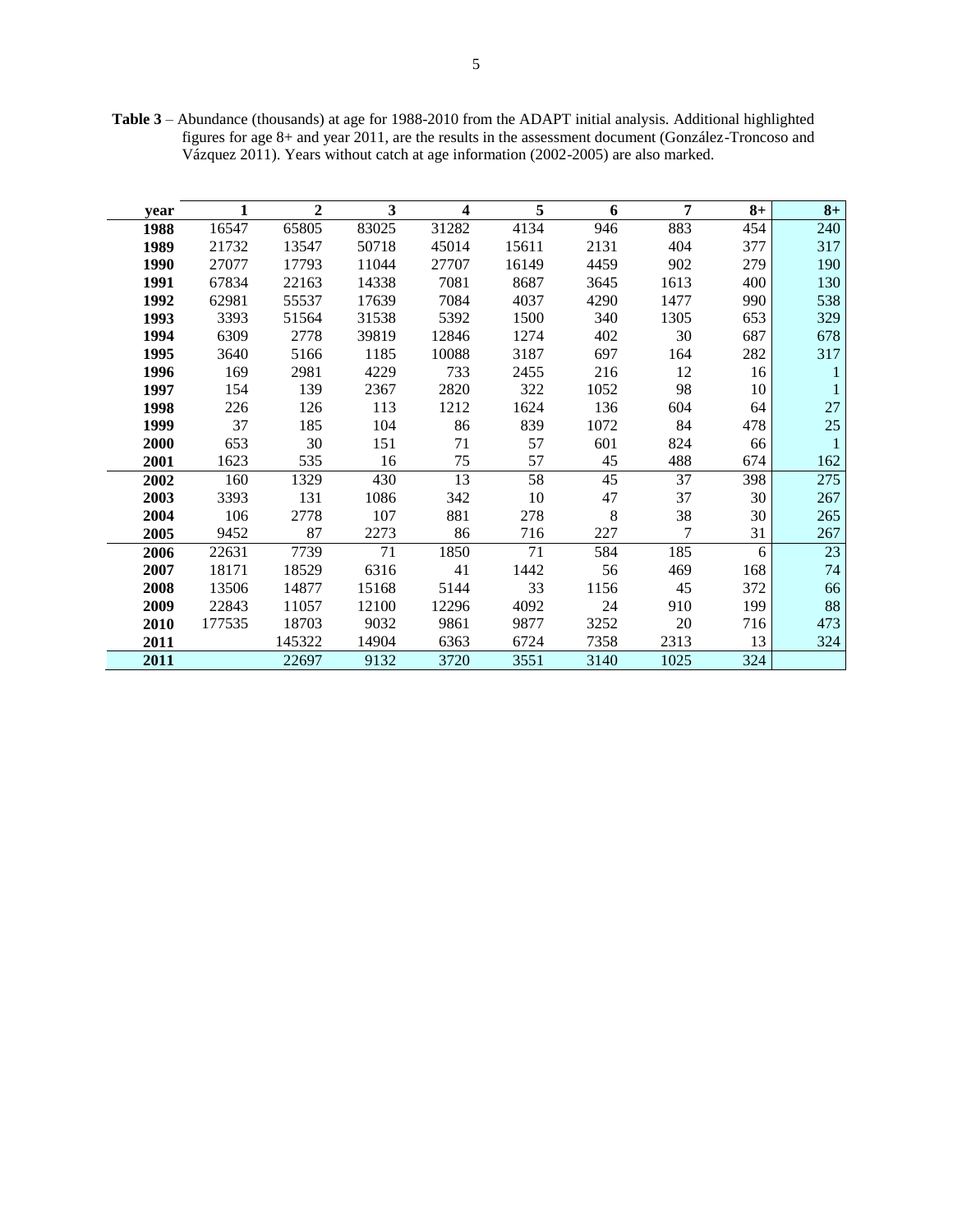

**Figure 1** – Annual fishing mortality (up) and SSB (down, thousand tons) as calculated by the Bayesian (Fbar 50%, SSB 50%) and bootstrap (yearF, SSBb) methods.



**Figure 2** – Abundance at age in all years as calculated by ADAPT vs the assessment results. Left: absolute numbers, right: logarithms.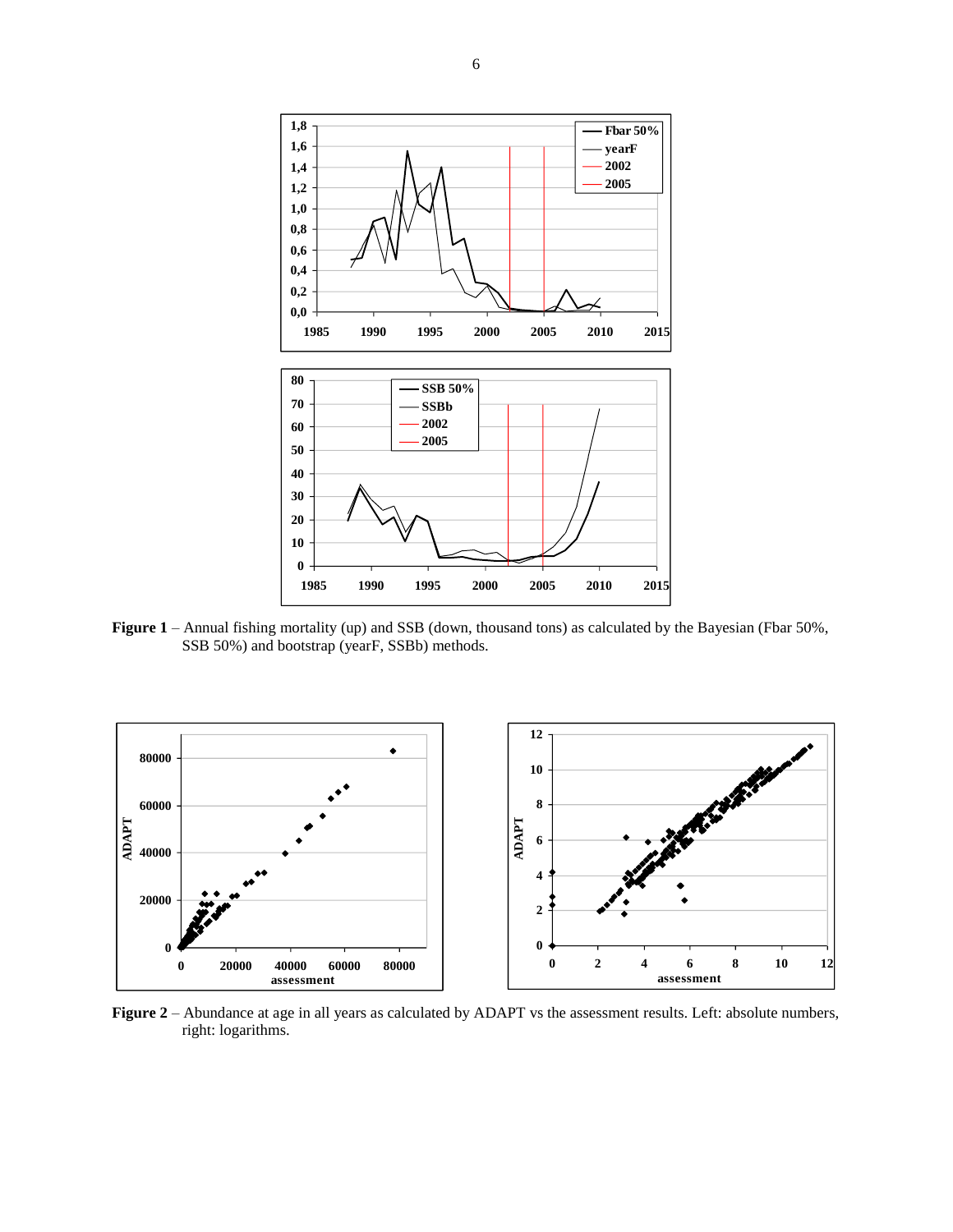**0 2 0 4 0 6 0 8 0 100 120 140 0 0,5 1 1,5 2 2,5 3 N- 2 N- 3 N- 4 N- 5 N- 6 N- 7 0 2 0 4 0 6 0 8 0 100 120 140 160 0 0,5 1 1,5 2 2,5 3 2010 2009 2008 2007 0 2 0 4 0 6 0 8 0 100 120 2006 2005 2004 2003 2002 0 1 0 2 0 3 0 4 0 5 0 6 0 7 0 8 0 9 0 100 0 0,5 1 1,5 2 2,5 3 2001 2000 1999 1998 1997 0 1 0 2 0 3 0 4 0 5 0 6 0 7 0 8 0 9 0 100 0 0,5 1 1,5 2 2,5 3 1996 1995 1994 1993 1992 1991 1990**

**Figure 3** – Distribution of survivors' abundance from bootstrap. Survivors in 2011 are at the indicated ages in left square. Survivors at age 8 and the indicated year are in all others squares. All abundances were normalized: divided by the corresponding figure in the initial deterministic run to unify the scale in the X axis. The Y axis indicates frequency.

**0 0,5 1 1,5 2 2,5 3**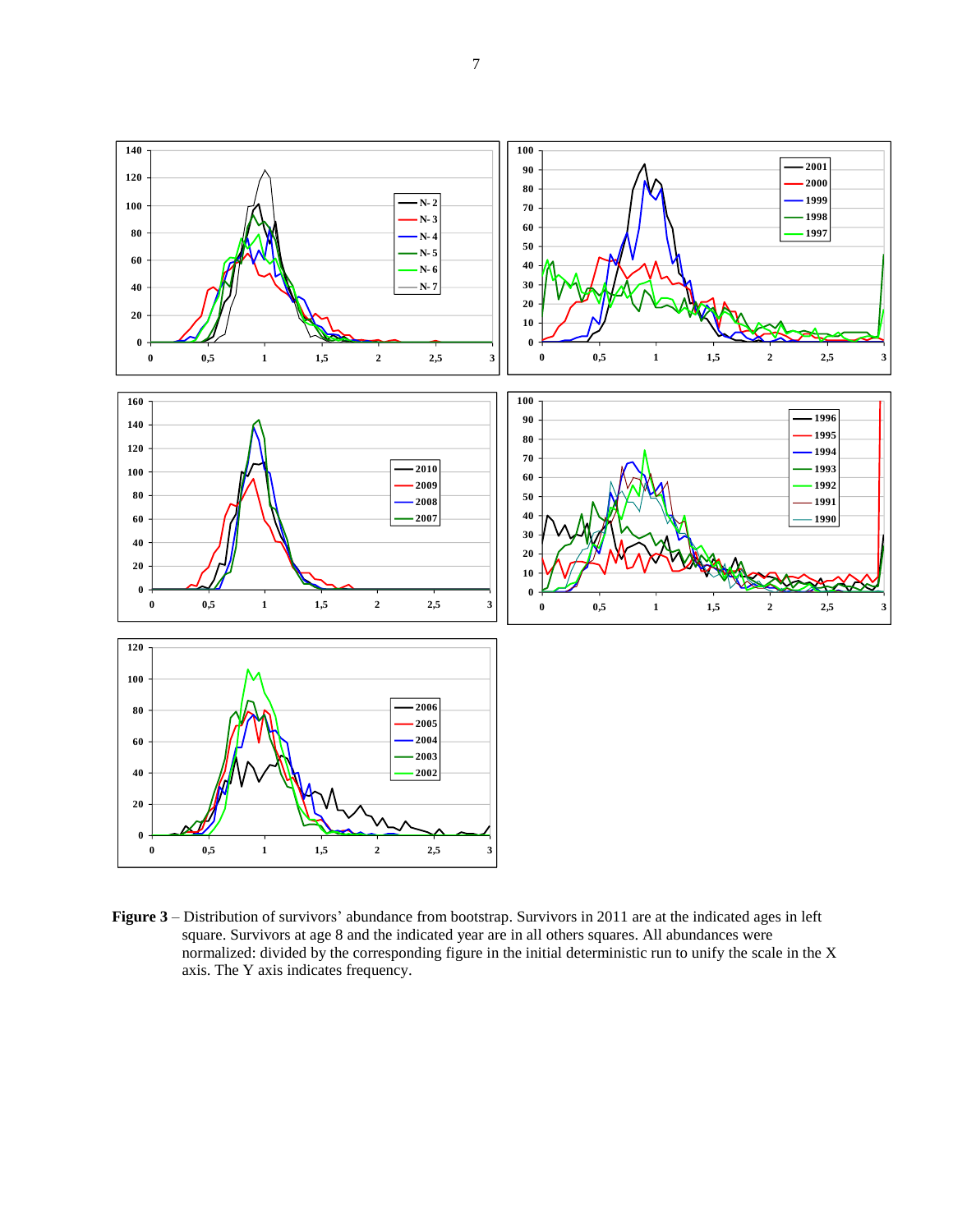![](_page_7_Figure_0.jpeg)

**Figure 4** – Posterior distribution of some normalized parameters, as indicated: from Bayesian analysis in the upper squares and from the bootstrap results in the lower ones (Note that Survivors $[2010,7] = N[2011,8)$ , which is call here N-8). The Y axis indicates frequency.